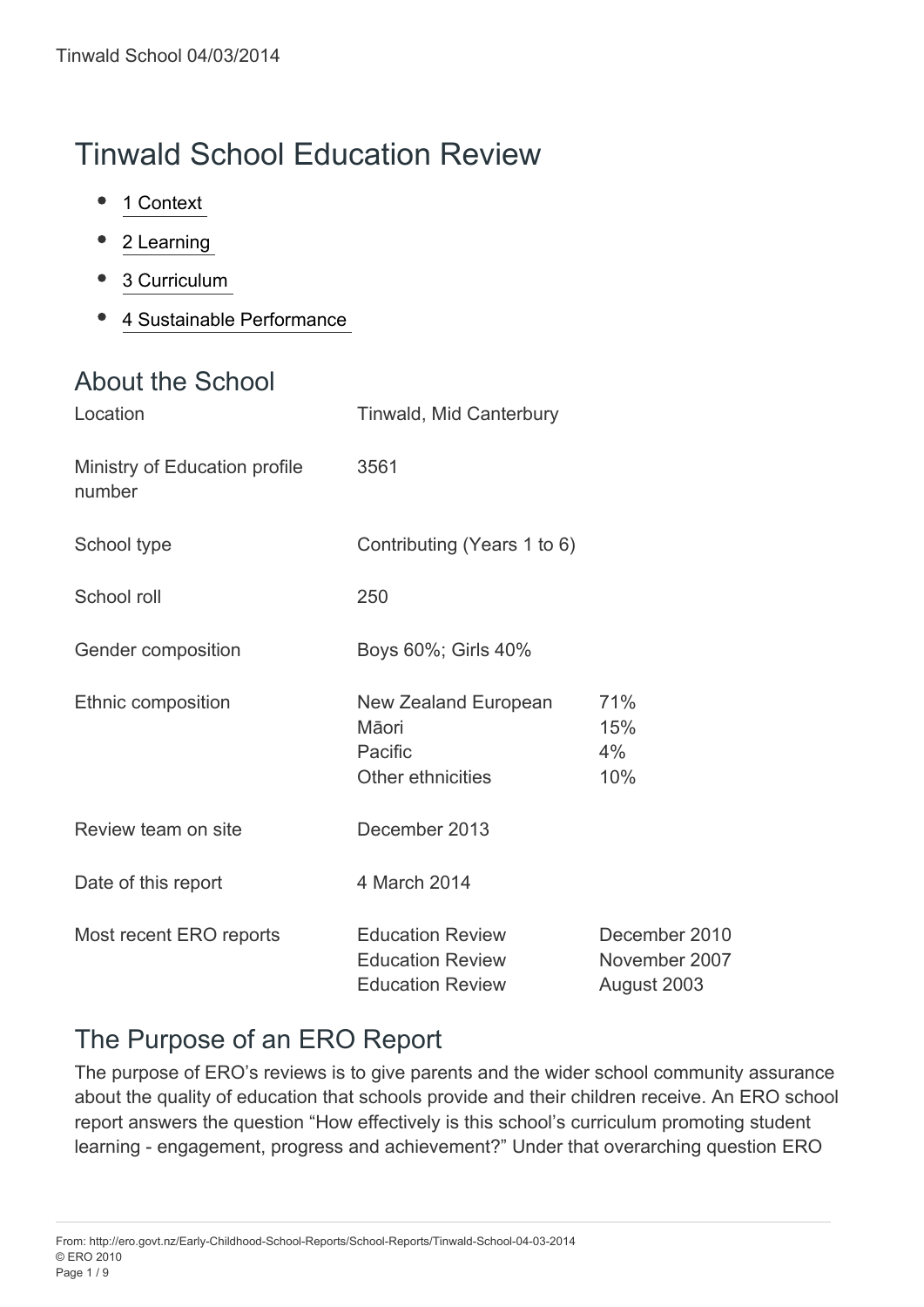reports on the quality of education and learning outcomes for children and for specific groups of children including Māori students, Pacific students and students with special needs. ERO also reports on the quality of the school's systems for sustaining and continuing improvements.

#### Disclaimer

Individual ERO school and early childhood centre reports are public information and may be copied or sent electronically. However, the Education Review Office can guarantee only the authenticity of original documents which have been obtained in hard copy directly from either the local ERO office or ERO National Office in Wellington. Please consult your telephone book, or see the ERO web page, [contact us](http://ero.govt.nz/Contact-Us), for ERO office addresses.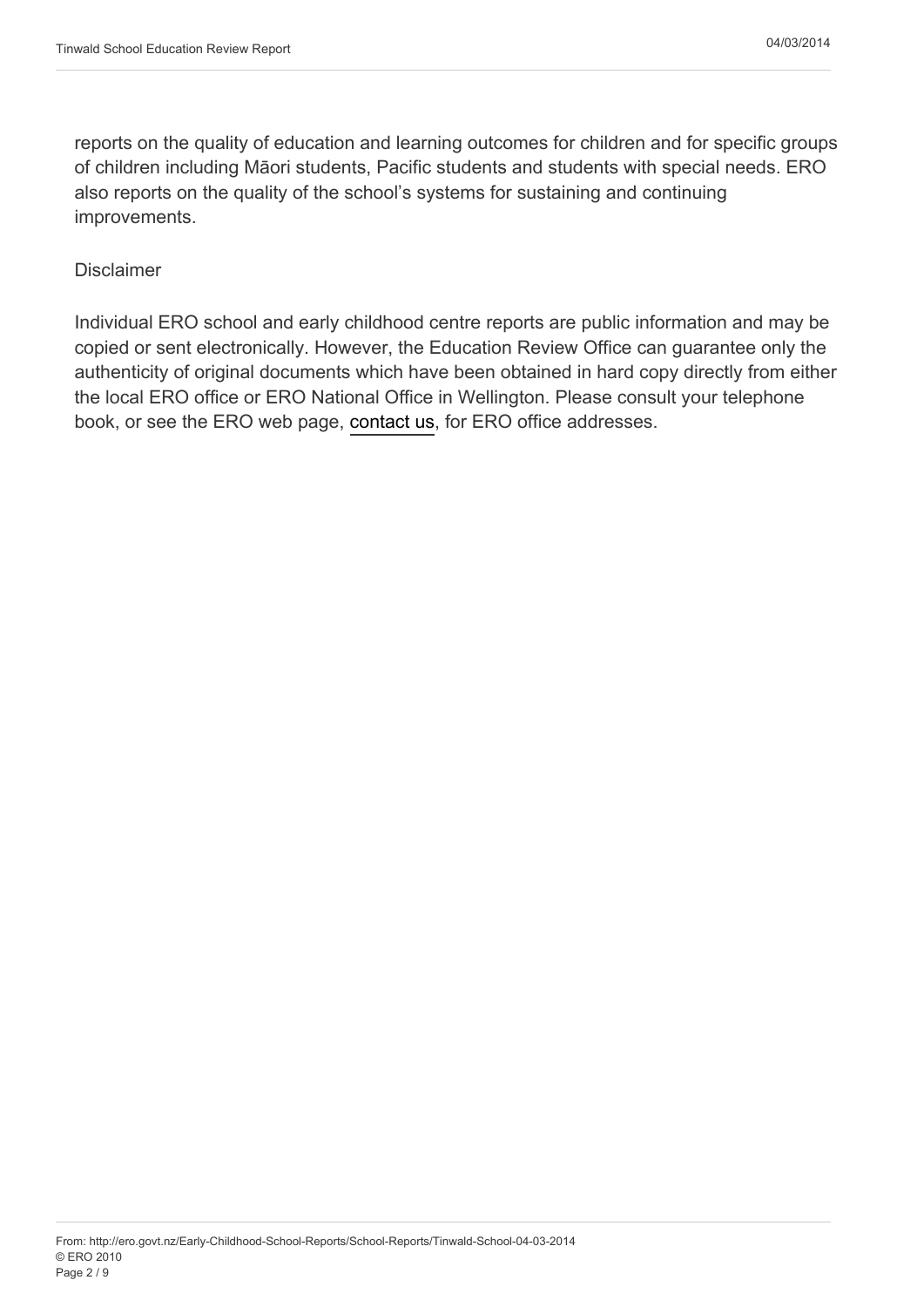#### <span id="page-2-0"></span>1 Context

What are the important features of this school that have an impact on student learning?

Tinwald School is a long-established Year 1 to 6 school located in Ashburton.

The student roll has risen since the 2010 ERO review. An additional class was set up for Year 3 and 4 students in 2013. Currently, the roll has a high proportion of boys.

All new entrants began at the school in 2013 having had early childhood experiences. These students have good opportunities to become familiar with the school before starting.

A welcoming school environment and positive relationships make the school a supportive place for students.

The school/community hall and teaching spaces built in 2012 are being used well to extend students' learning experiences.

Planned property developments over the next two years include two new classrooms and the relocation of the administration and staff areas to nearer the school's entrance.

The school could make better use of ERO reviews to improve the school's performance. While some good progress has been made in extending assessment practices and developing the school's curriculum, many of the key areas for development in this report were also identified in the 2010 ERO report.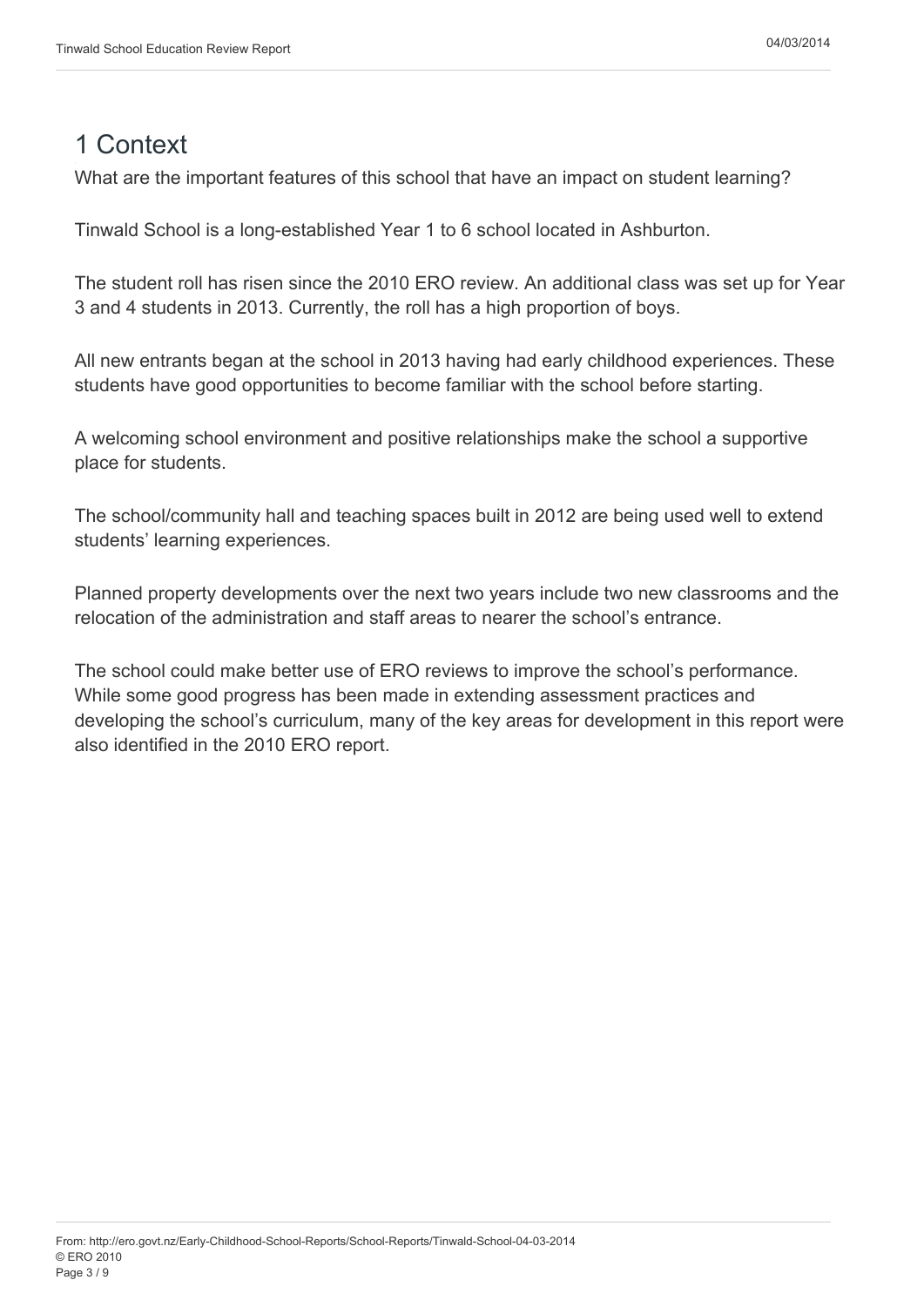### <span id="page-3-0"></span>2 Learning

How well does this school use achievement information to make positive changes to learners' engagement, progress and achievement?

The school is making increasing use of achievement information in reading, writing and mathematics to promote students' learning. At the end of 2012, achievement was highest in reading and mathematics with the greatest need for improvement being in writing. Some groups of students, for example boys, Māori and Pacific students and some year levels were not achieving as well as expected in writing and mathematics.

School leaders and teachers:

- use a range of reliable assessments to identify students' strengths and needs
- respond to students' learning needs through targeted lessons and programmes
- link school-wide learning needs to teachers' ongoing professional training and appraisal
- are beginning to inquire more deliberately into the effectiveness of their practice.

Student progress is closely monitored. Teachers regularly discuss students' learning progress and share ways to extend this further. They have identified that they need to address the learning needs in writing, particularly of boys, in different ways. Teachers' professional development in writing has had a positive impact on the progress of targeted students.

A well-organised support programme provides additional learning experiences for students who are not achieving as well as expected. Teachers plan specifically for in-class support which is given by experienced and well-trained teacher aides.

Parents are well informed about student achievement in relation to the National Standards in literacy and mathematics. Reporting to students and parents in more depth on other learning areas is a key next step for the school.

The board receives regular reports on student achievement in literacy and mathematics, including how well special programmes are contributing to this.

Areas for development and review

A deeper analysis of student achievement data is needed so that:

• the progress of groups of students is clearly identified and reported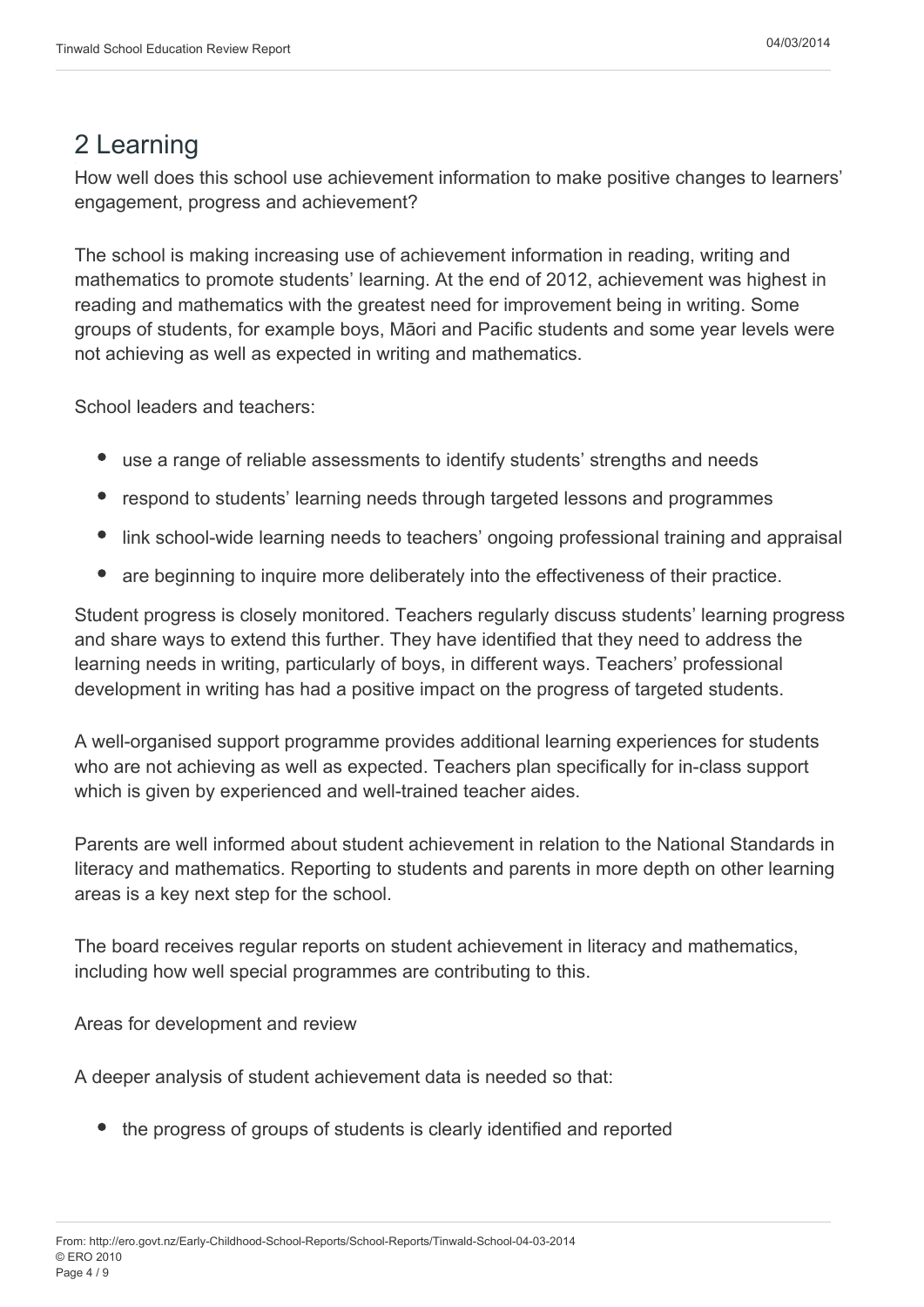- the factors contributing to this progress and achievement are made known
- what the school plans to do differently to accelerate progress and improve achievement levels is clearly stated.

While school leaders and teachers realise the importance of sharing achievement and next steps with students, they acknowledge that there is variation in how well students can talk knowledgeably about their learning and what they need to do to improve.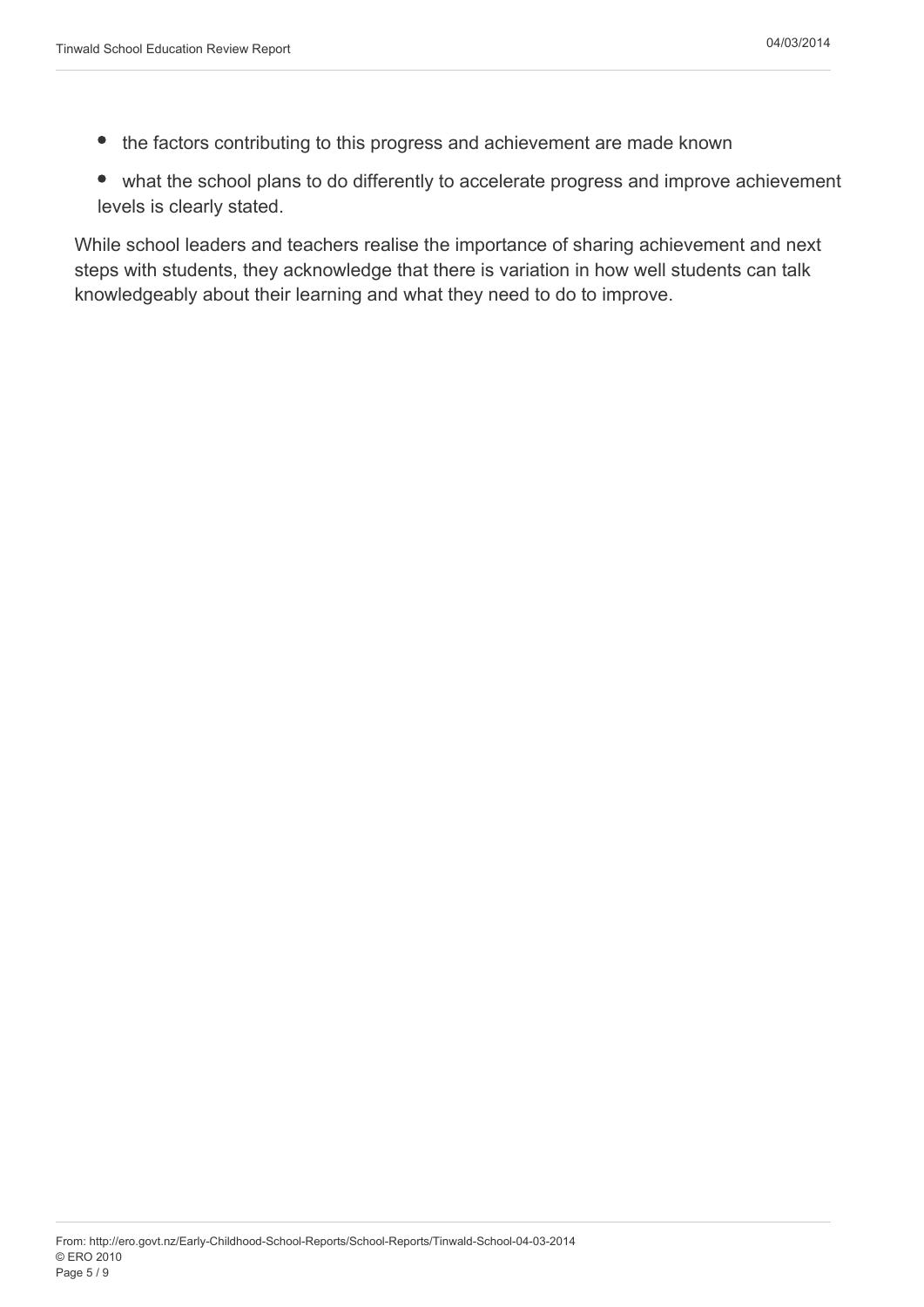#### <span id="page-5-0"></span>3 Curriculum

How effectively does this school's curriculum promote and support student learning?

The recently developed school curriculum is in the early stages of promoting and supporting student learning.

The innovative curriculum is based on an understanding of the different stages students move through in their learning. It emphasises a practical approach to learning, integrates technologies and gives suitable priority to the skills and attitudes learners need to succeed now and in the future. These expectations are shared with students in language that is easy for them to understand. Students report, in class surveys and other ways, good levels of interest and engagement in the many 'hands on' and enjoyable learning experiences they have.

A highly interactive programme planned for students in Years 1 and 2 is giving them greater choice and helping to successfully bridge the gap between their early childhood experiences and school.

Curriculum guidelines have well-defined expectations for students' learning particularly in literacy and mathematics.

Students learn in attractive classrooms that reflect the school's focus on literacy, mathematics and art.

Student views on their learning are regularly sought and acted on. They have good opportunities to be involved in making decisions about matters that affect them.

Areas for review and development

Further developments required to the curriculum include:

- showing how the New Zealand Curriculum principles will guide teaching and learning in this school
- making the expectations for teaching practice more explicit to contribute to greater school-wide consistency
- identifying what students need to know and do and how this will be assessed and reported in learning areas other than English and mathematics
- increasing the bicultural content of school programmes.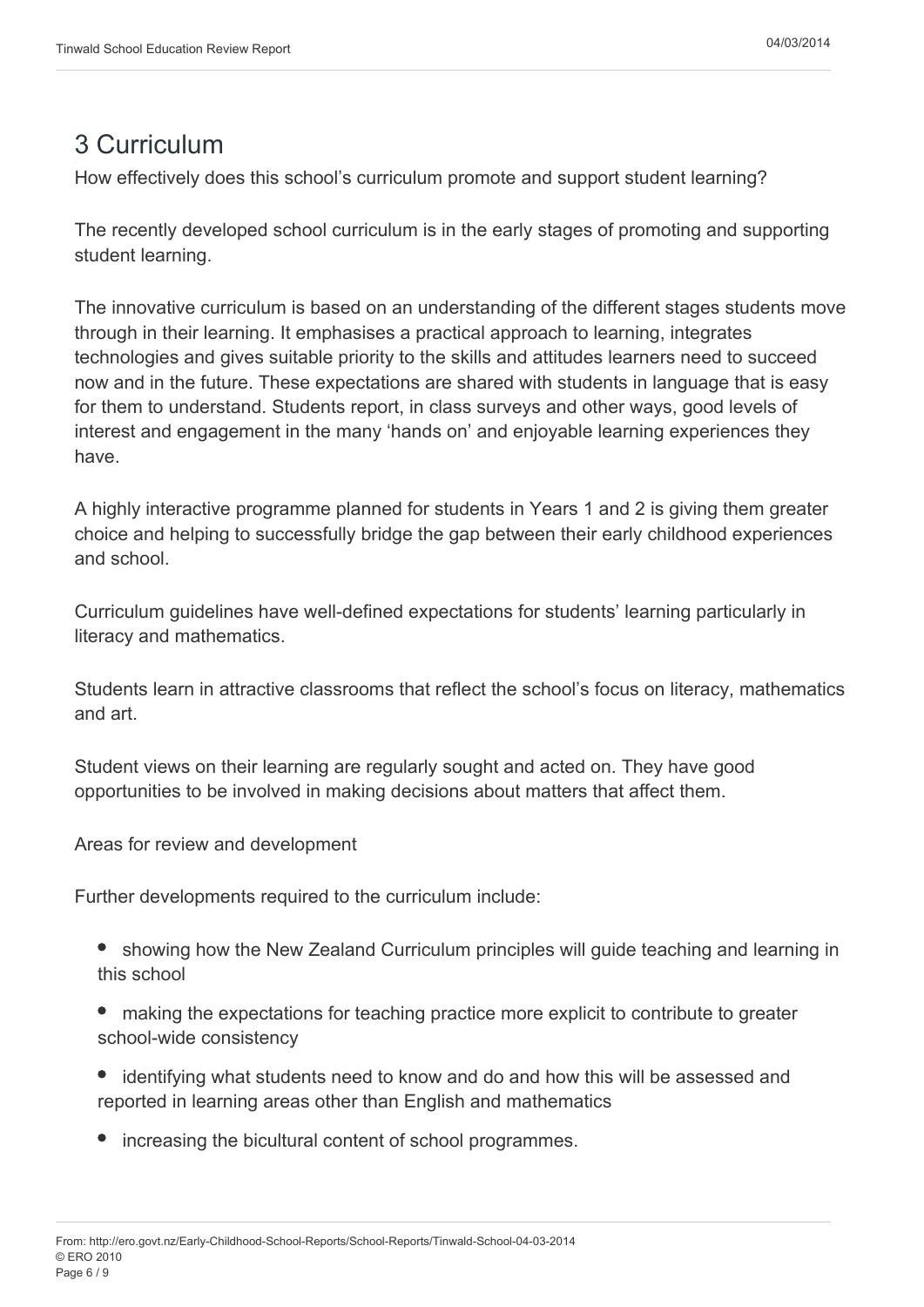How effectively does the school promote educational success for Māori, as Māori?

The school is in the early stages of promoting success for Māori learners as Māori.

Māori student achievement information is collected and reported to the board. In 2012, the achievement of Māori students in reading was higher than for all other groups of students. Achievement in writing and mathematics was similar to that of their non-Māori peers.

A performance group was established in 2013. This group has performed at a local festival and welcomed the ERO team with a mihi whakatau.

An experienced teacher with Māori heritage has responsibility for supporting Māori learners and extending teachers' expertise and confidence in this area. She has developed a programme of te reo and tikanga Māori that was introduced to Year 1 and 2 students in 2013.

Areas for development and review

The board has not yet developed and made known to the parents of Māori students policies, plans and targets for improving the achievement of Māori students. [Action 1]

The board and school leaders are aware of the need to seek more effective ways to consult with Māori whānau and engage them in culturally appropriate ways in the school.

The board and school leaders should continue to actively build the capacity among staff to promote success for Māori learners as Māori.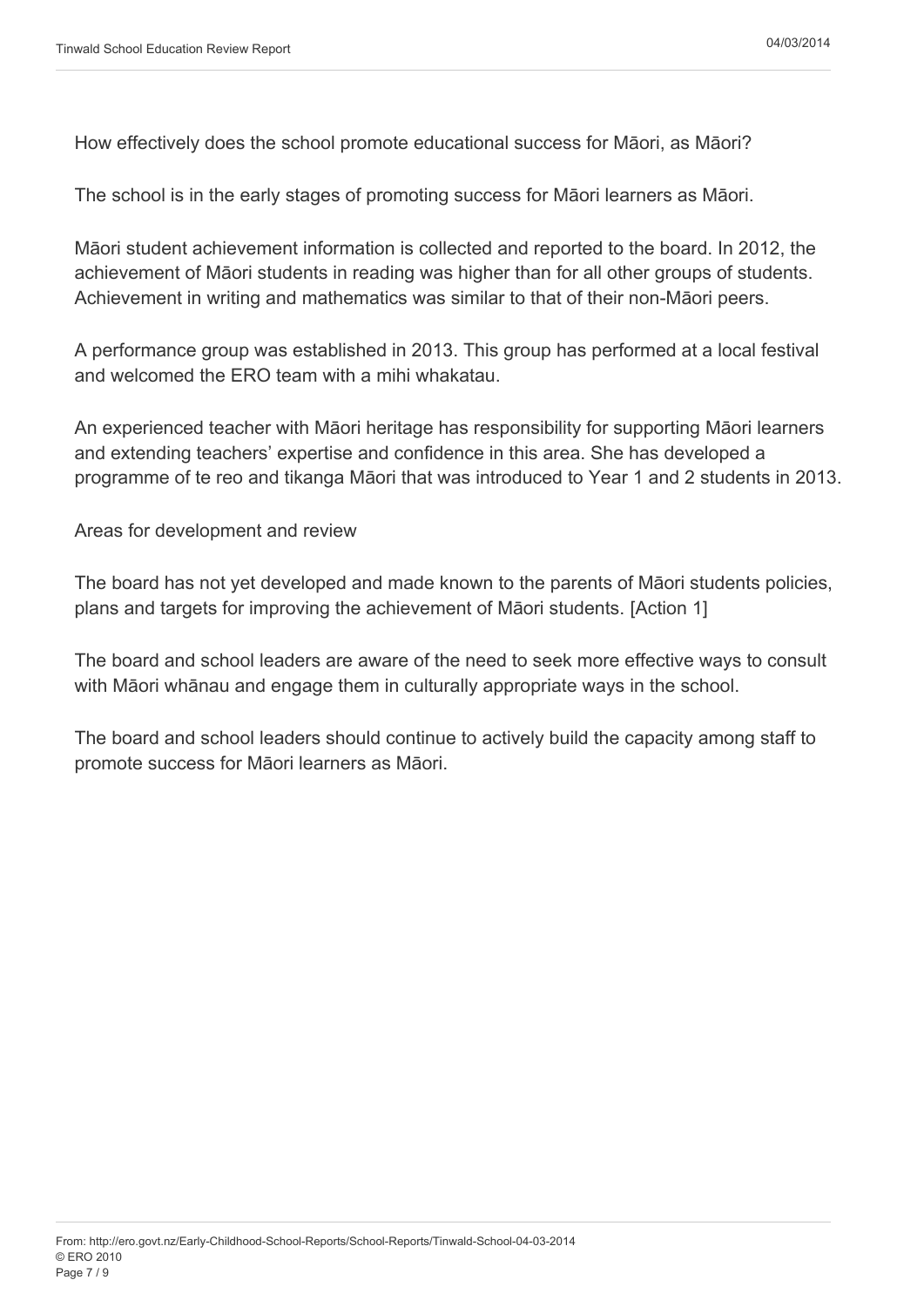#### <span id="page-7-0"></span>4 Sustainable Performance

How well placed is the school to sustain and improve its performance?

The board acknowledges that improving its understanding of self review would put the school in a stronger position to sustain and improve its performance.

School leaders work well together. They are focused on making ongoing improvements to teaching and learning.

School leaders promote good practice and identify where improvements could be made through targeted professional development and a rigorous appraisal process. They encourage teachers to reflect on their practice and the effectiveness of their teamwork.

Teachers share a common goal of building and maintaining a supportive learning environment for students.

The board has a mix of experienced and new trustees. Trustees have had some training in their roles and responsibilities. Some good systems are in place to support board operations.

Areas for development and review

The school does not yet have a clearly defined process and cycle for self review that is well understood to ensure its ongoing use at all levels of the school.

The quality of long and short-term planning needs strengthening.

ERO recommends that the board seeks training in self review to assist trustees in developing a self-review process that contributes to high-quality decision making and future planning.

#### Board assurance on legal requirements

Before the review, the board of trustees and principal of the school completed the ERO Board Assurance Statement and Self-Audit Checklists. In these documents they attested that they had taken all reasonable steps to meet their legislative obligations related to:

- board administration
- curriculum
- management of health, safety and welfare
- personnel management